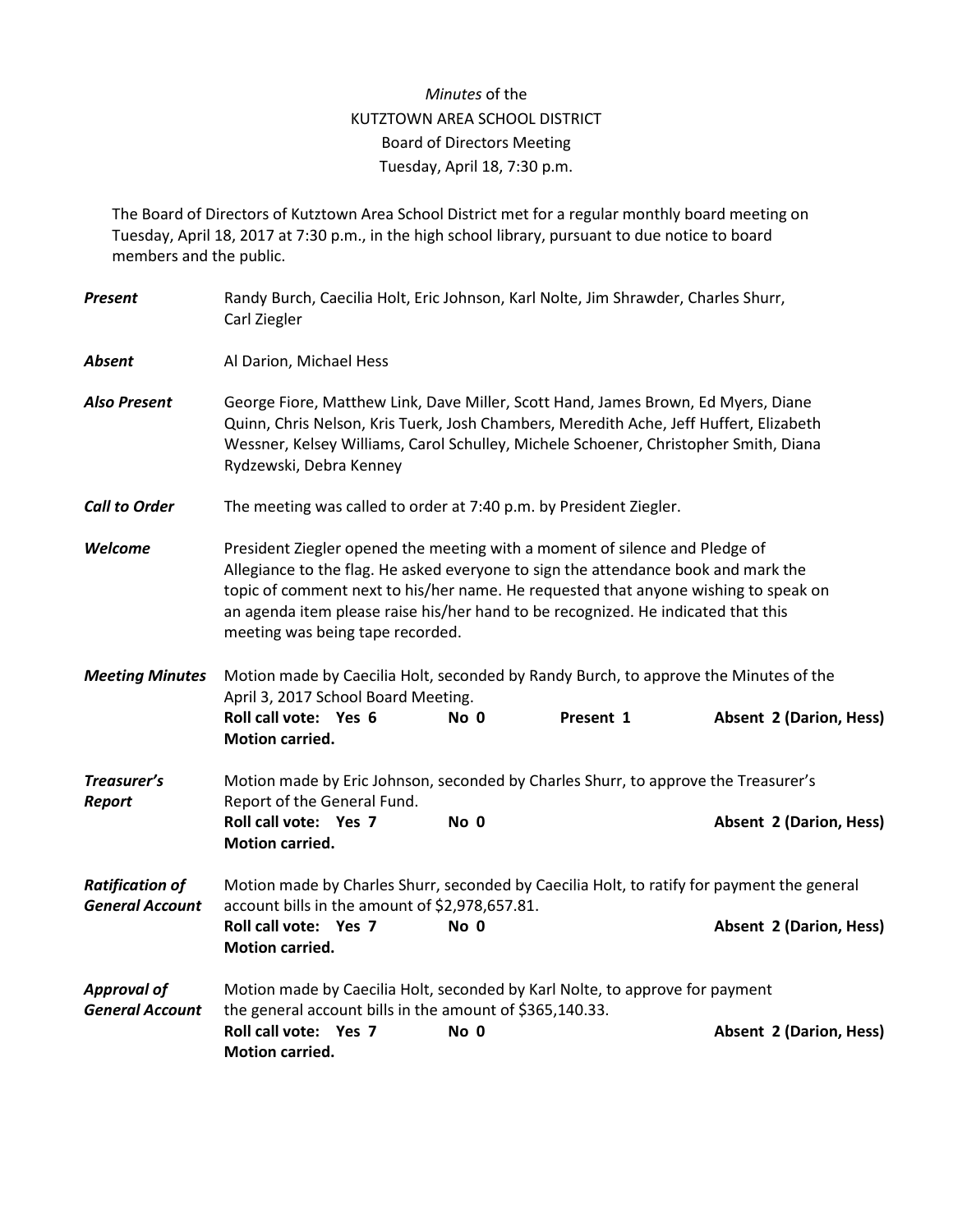| <b>Approval of</b><br><b>Construction</b>                                             | Motion made by Caecilia Holt, seconded by Charles Shurr, to approve for payment the<br>construction account bills in the amount of \$64,252.35. |                                                                                                                                                                                                                                       |      |                                                                                                                                                                    |  |  |
|---------------------------------------------------------------------------------------|-------------------------------------------------------------------------------------------------------------------------------------------------|---------------------------------------------------------------------------------------------------------------------------------------------------------------------------------------------------------------------------------------|------|--------------------------------------------------------------------------------------------------------------------------------------------------------------------|--|--|
| <b>Account</b>                                                                        | Roll call vote: Yes 7<br><b>Motion carried.</b>                                                                                                 |                                                                                                                                                                                                                                       | No 0 | <b>Absent 2 (Darion, Hess)</b>                                                                                                                                     |  |  |
| Superintendent's<br>Report                                                            | their work in the community to date.                                                                                                            | *We received a presentation from Mr. Chambers, High School English teacher and advisor for<br>the Cougar Chronicle, Leo Club, SADD Club, and No Place for Hate Club. Student's presented                                              |      |                                                                                                                                                                    |  |  |
|                                                                                       | *Dr. Fiore discussed the High School Grand Opening and John Silan Gym Dedication on Saturday,<br>April 22 <sup>nd</sup> from 2-5pm.             |                                                                                                                                                                                                                                       |      |                                                                                                                                                                    |  |  |
| <b>Board Committee T.C.C.</b><br><b>Reports</b>                                       |                                                                                                                                                 | Dr. Johnson discussed updating the software to streamline accessibility.                                                                                                                                                              |      |                                                                                                                                                                    |  |  |
|                                                                                       | <b>PSBA</b>                                                                                                                                     | No report.                                                                                                                                                                                                                            |      |                                                                                                                                                                    |  |  |
|                                                                                       | <b>BCIU</b>                                                                                                                                     | Mr. Ziegler reported the next meeting scheduled is on April 20, 2017.                                                                                                                                                                 |      |                                                                                                                                                                    |  |  |
|                                                                                       | <b>BCTC</b>                                                                                                                                     | No report.                                                                                                                                                                                                                            |      |                                                                                                                                                                    |  |  |
|                                                                                       | <b>P&amp;C</b>                                                                                                                                  | Mrs. Holt reported the committee reviewed Policy 915 - Relations with Parent.<br>The committee also had a standardized testing discussion.                                                                                            |      |                                                                                                                                                                    |  |  |
|                                                                                       | <b>ECC</b>                                                                                                                                      | Mr. Burch reported the committee discussed personnel recommendations for open<br>positions. The committee discussed the donations to our teams, and announced<br>that Hamburg School District is opening their track to our students. |      |                                                                                                                                                                    |  |  |
|                                                                                       | <b>Facilities</b>                                                                                                                               | project.                                                                                                                                                                                                                              |      | Mr. Burch reported the committee reviewed bids for the stadium project and made<br>a recommendation. A high school student made a presentation for his Eagle Scout |  |  |
|                                                                                       | <b>Student</b><br>No report.<br><b>Achievement</b>                                                                                              |                                                                                                                                                                                                                                       |      |                                                                                                                                                                    |  |  |
|                                                                                       | <b>Special</b><br><b>Education</b>                                                                                                              | No report.                                                                                                                                                                                                                            |      |                                                                                                                                                                    |  |  |
| Personnel                                                                             | Motion made by Caecilia Holt, seconded by Jim Shrawder, to approve the following personnel                                                      |                                                                                                                                                                                                                                       |      |                                                                                                                                                                    |  |  |
|                                                                                       | items:<br>1. The approval of Jeffrey C. Becker as drum line instructor for the 2016-2017 school                                                 |                                                                                                                                                                                                                                       |      |                                                                                                                                                                    |  |  |
|                                                                                       | year at a stipend of \$1,500.                                                                                                                   |                                                                                                                                                                                                                                       |      |                                                                                                                                                                    |  |  |
|                                                                                       | 2. The approval of Carrie L. Riegel as an Eshelman bus/van driver for the 2016-17 school<br>year effective April 18, 2017.                      |                                                                                                                                                                                                                                       |      |                                                                                                                                                                    |  |  |
|                                                                                       | 3. The acceptance of the resignation of Edmund (Pete) Sovia, high school head boys                                                              |                                                                                                                                                                                                                                       |      |                                                                                                                                                                    |  |  |
|                                                                                       | basketball coach, effective immediately.                                                                                                        |                                                                                                                                                                                                                                       |      |                                                                                                                                                                    |  |  |
|                                                                                       | 4. The approval of a family medical leave (FMLA) for employee #289 commencing on<br>May 22, 2017 through June 7, 2017.                          |                                                                                                                                                                                                                                       |      |                                                                                                                                                                    |  |  |
| All Personnel are Approved Pending the District's Receipt of All Mandated Credentials |                                                                                                                                                 |                                                                                                                                                                                                                                       |      |                                                                                                                                                                    |  |  |
|                                                                                       | Roll call vote: Yes 7                                                                                                                           |                                                                                                                                                                                                                                       | No 0 | Absent 2 (Darion, Hess)                                                                                                                                            |  |  |

**Motion carried.**